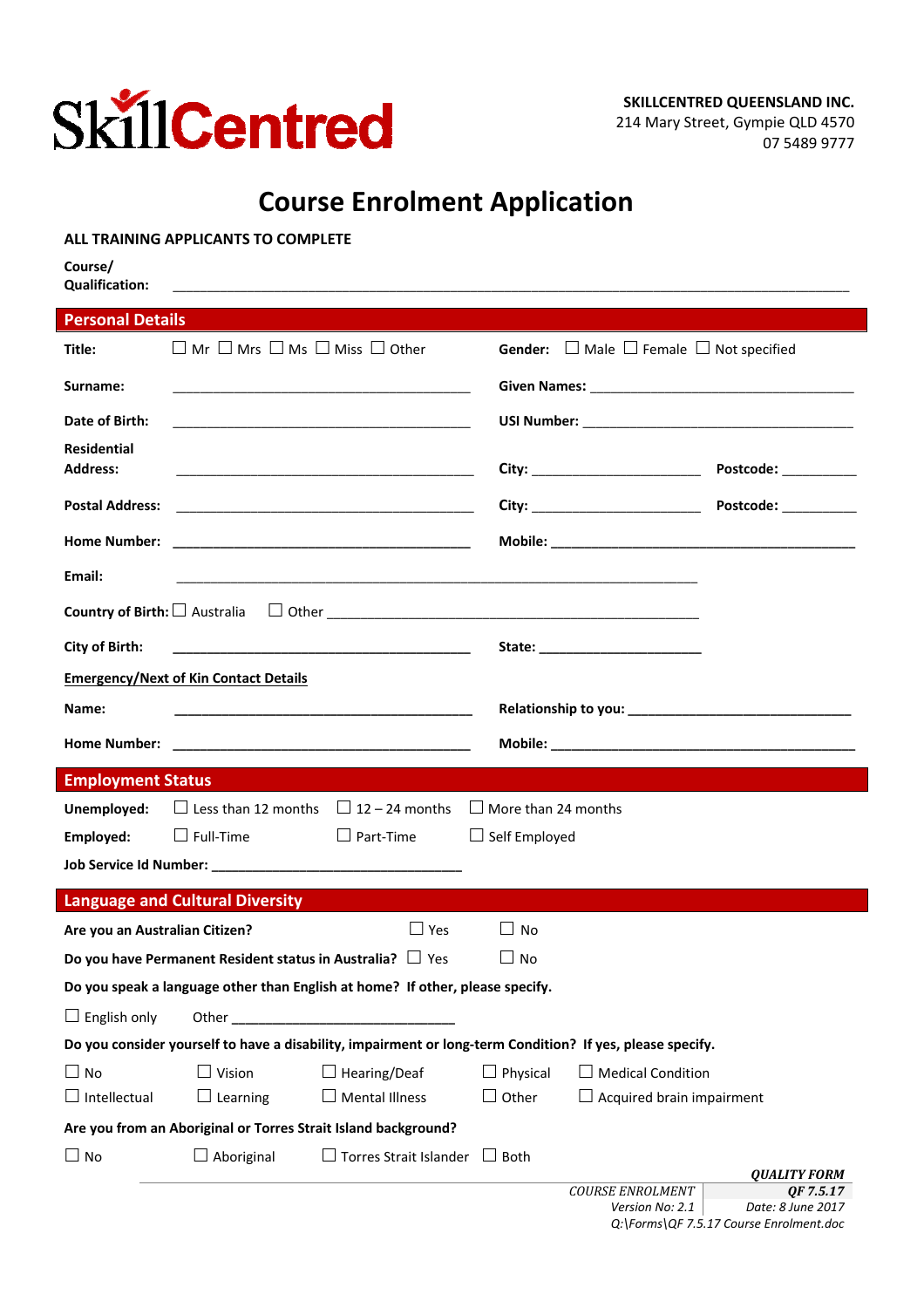# **SkillCentred**

214 Mary Street, Gympie QLD 4570 07 5489 9777

| <b>Education</b>                                                                                                                                                 |                                                                   |  |                             |                              |                                   |
|------------------------------------------------------------------------------------------------------------------------------------------------------------------|-------------------------------------------------------------------|--|-----------------------------|------------------------------|-----------------------------------|
| l Yes<br>Are you currently attending secondary school?<br>$\overline{\phantom{a}}$<br>No                                                                         |                                                                   |  |                             |                              |                                   |
| What is your highest school level completed?                                                                                                                     |                                                                   |  |                             |                              |                                   |
| $\Box$ Completed year 8 or below<br>$\Box$ Completed year 9 or equivalent<br>Completed year 10<br>$\Box$<br>$\Box$ Completed year 11<br>$\Box$ Completed year 12 |                                                                   |  |                             |                              |                                   |
| What year did you complete that school level?                                                                                                                    |                                                                   |  |                             |                              |                                   |
|                                                                                                                                                                  | Since leaving school, have you completed any qualifications?      |  | $\Box$ Yes – please specify | $\Box$ No                    |                                   |
| $\Box$ Certificate I<br>$\Box$ Diploma Level                                                                                                                     | Certificate II<br>$\Box$ Advanced diploma/ associate degree level |  | Certificate III             | Bachelor/higher level degree | Certificate IV<br>Other<br>$\Box$ |
| <b>Computer/Facility Use Policy</b>                                                                                                                              |                                                                   |  |                             |                              |                                   |

All training applicants to read page3 of QF7.5.12 Learner Handbook

#### **Declaration**

I certify that I have read this form thoroughly and agree to the conditions stated herein.

I declare that the information supplied by me on this form is true and correct. I authorise SCQ to obtain from other education institutions and relevant authorities details of my enrolment, academic records and examination results.

I authorise SkillCentred Queensland Inc. permission to access to my Unique Student Identifier (USI) details. If I do not already have a USI, I give SCQ permission to create a USI on my behalf. Identification *(drivers licence, birth certificate, passport, Medicare card etc)* will need to be provided to SCQ.

*Signature Date*

\_\_\_\_\_\_\_\_\_\_\_\_\_\_\_\_\_\_\_\_\_\_\_\_\_\_\_\_\_\_\_\_\_\_\_\_\_\_\_\_\_\_\_\_ \_\_\_\_\_\_\_\_\_\_\_\_\_\_\_\_\_\_\_\_\_\_\_

Parent/guardian signature *(If under 18)*

\_\_\_\_\_\_\_\_\_\_\_\_\_\_\_\_\_\_\_\_\_\_\_\_\_\_\_\_\_\_\_\_\_\_\_\_\_\_\_\_\_\_\_\_

|                                        | <b>OFFICE USE ONLY</b> |       |  |
|----------------------------------------|------------------------|-------|--|
| $\Box$ Copy of identification attached |                        |       |  |
| $\Box$ Entered into VETTRAK            | Initials:              | Date: |  |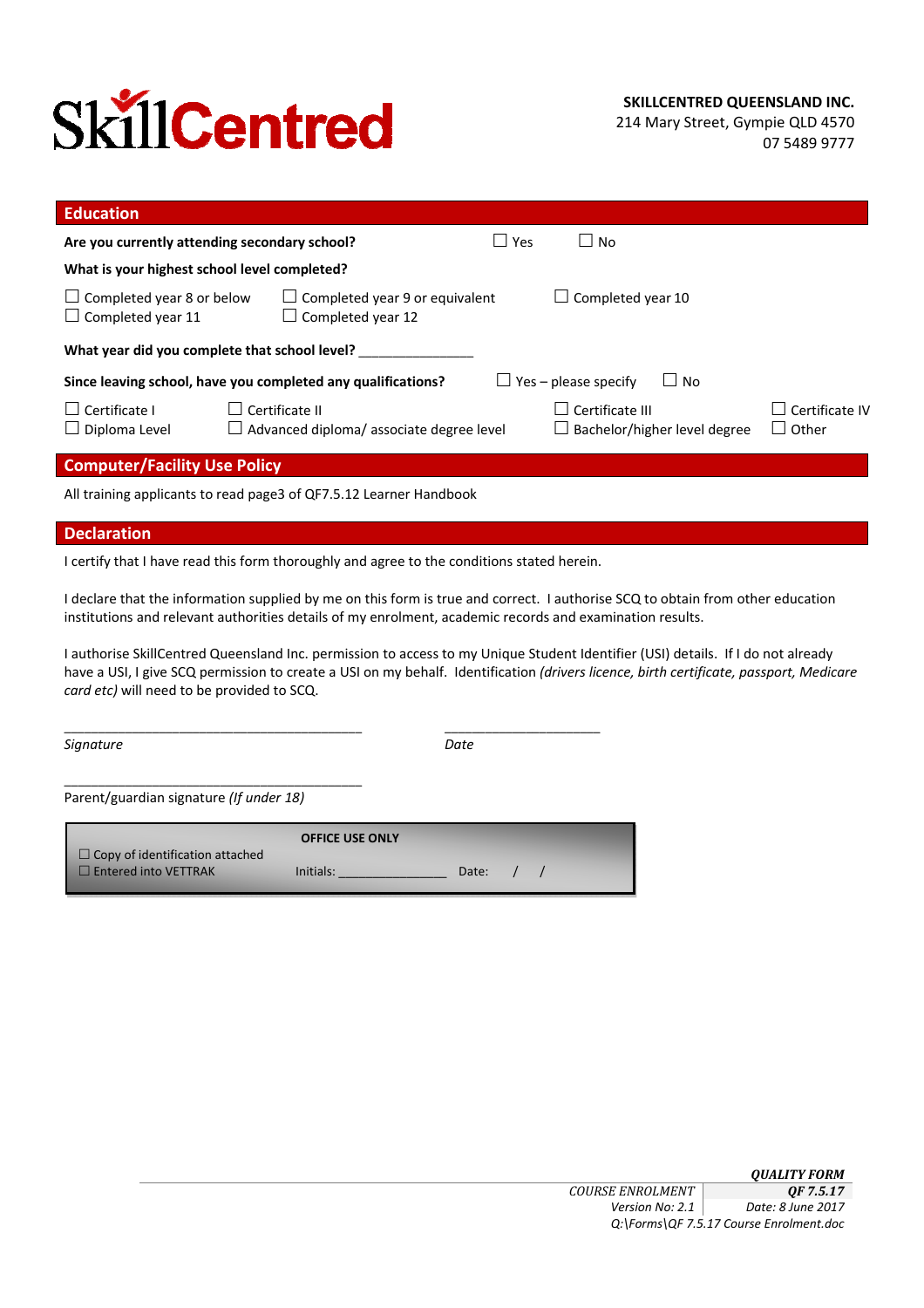

## **Application for a Skilling Queenslanders for Work Program**

**This application does not guarantee a position on a training program.** 

|                                                                           | <b>Course Details</b>                                                                                                      |                                               |                    |  |  |
|---------------------------------------------------------------------------|----------------------------------------------------------------------------------------------------------------------------|-----------------------------------------------|--------------------|--|--|
|                                                                           |                                                                                                                            | Qualification Code: _____________             |                    |  |  |
|                                                                           | <b>Personal Details</b>                                                                                                    |                                               |                    |  |  |
| Surname:                                                                  |                                                                                                                            |                                               |                    |  |  |
| Date of Birth:                                                            |                                                                                                                            |                                               |                    |  |  |
| <b>Residential</b><br><b>Address:</b>                                     | <u> 1980 - Jan James James James James James James James James James James James James James James James James J</u>       |                                               |                    |  |  |
| City:                                                                     |                                                                                                                            | State: ______________                         | Postcode: ________ |  |  |
| Home<br>Number:                                                           |                                                                                                                            |                                               |                    |  |  |
| Email:                                                                    |                                                                                                                            |                                               |                    |  |  |
|                                                                           |                                                                                                                            |                                               |                    |  |  |
| <b>Eligibility</b>                                                        |                                                                                                                            |                                               |                    |  |  |
|                                                                           | Are you eligible for Skilling Queenslanders for Work (SQW)? Please indicate if you:                                        |                                               |                    |  |  |
| 1.                                                                        | Have been enrolled in a SQW program before                                                                                 | $\Box$ No $\Box$ Yes – please provide details |                    |  |  |
|                                                                           |                                                                                                                            |                                               |                    |  |  |
| 2.                                                                        | Are 15 years of age or older                                                                                               | $\square$ No<br>$\Box$ Yes                    |                    |  |  |
| 3.                                                                        | Have finished secondary school or left school<br>(If under 18 years of age eligibility is to be check with QLD government) | $\Box$ Yes<br>$\Box$ No                       |                    |  |  |
| 4.                                                                        | Are an Australian Citizen                                                                                                  | $\Box$ Yes<br>$\Box$ No                       |                    |  |  |
| 5.                                                                        | Are a Queensland resident                                                                                                  | $\Box$ Yes<br>No                              |                    |  |  |
| 6.                                                                        | Are a Job Active client                                                                                                    | $\Box$ Yes<br><b>No</b>                       |                    |  |  |
|                                                                           | Have you been unemployed for greater than 6 months?                                                                        | $\Box$ Yes<br><b>No</b>                       |                    |  |  |
| Note: Identification must match the address supplied on this application. |                                                                                                                            |                                               |                    |  |  |
|                                                                           | Please continue over                                                                                                       |                                               |                    |  |  |